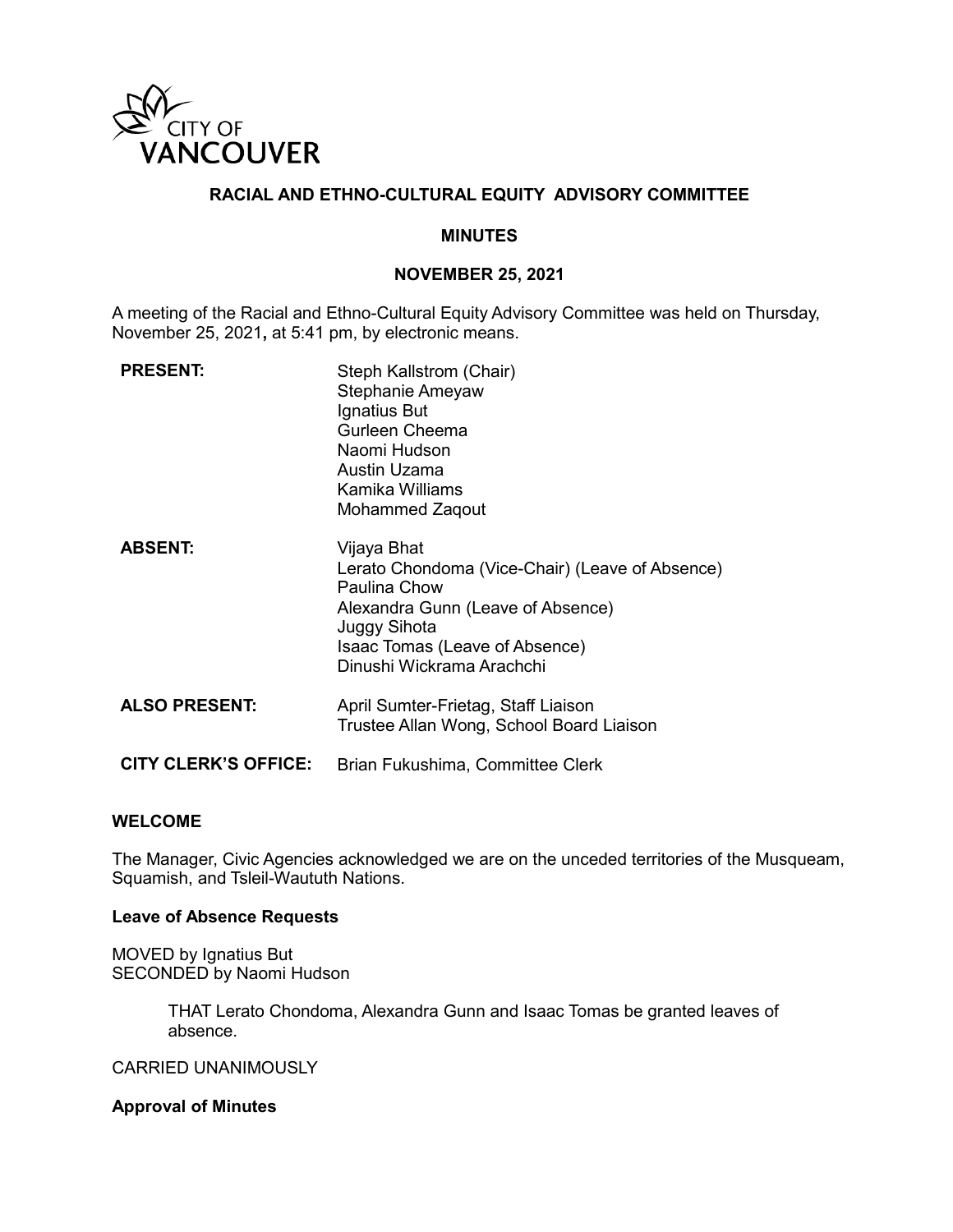# MOVED by Ignatius But SECONDED by Stephanie Ameyaw

THAT the Racial and Ethno-Cultural Equity Advisory Committee approve the Minutes from the meeting of September 9, 2021, as circulated.

CARRIED UNANIMOUSLY

## **1. Discussion of objectives from collaboration board**

The Committee reviewed their objectives and discussed where to place their focus.

### **2. Subcommittee updates**

None.

### **3. Liaison Updates**

Stephanie Ameyaw presented updates on the activities of the Civic Asset Naming Committee and subsequently responded to questions and comments.

Allan Wong provided a brief update on School Board projects and initiatives relevant to the Committee's work.

April Sumter-Freitag reported that Jennifer Reddy is on temporary leave and will be replaced by Mumbi Maina, Social Policy & Projects.

#### **4. New Business**

MOVED by Stephanie Ameyaw SECONDED by Ignatius But

> THAT the Racial and Ethno-Cultural Equity Advisory Committee go into a meeting which is closed to the public, pursuant to section 165.2 of the Vancouver Charter to discuss matters related to paragraph

(a) Personal information about an individual who holds or is being considered for a position as an officer, employee or agent of the city or another position appointed by the City of Vancouver

CARRIED UNANIMOUSLY

## **ADJOURNMENT**

MOVED by Ignatius But SECONDED by Mohammed Zaqout

THAT this meeting be adjourned.